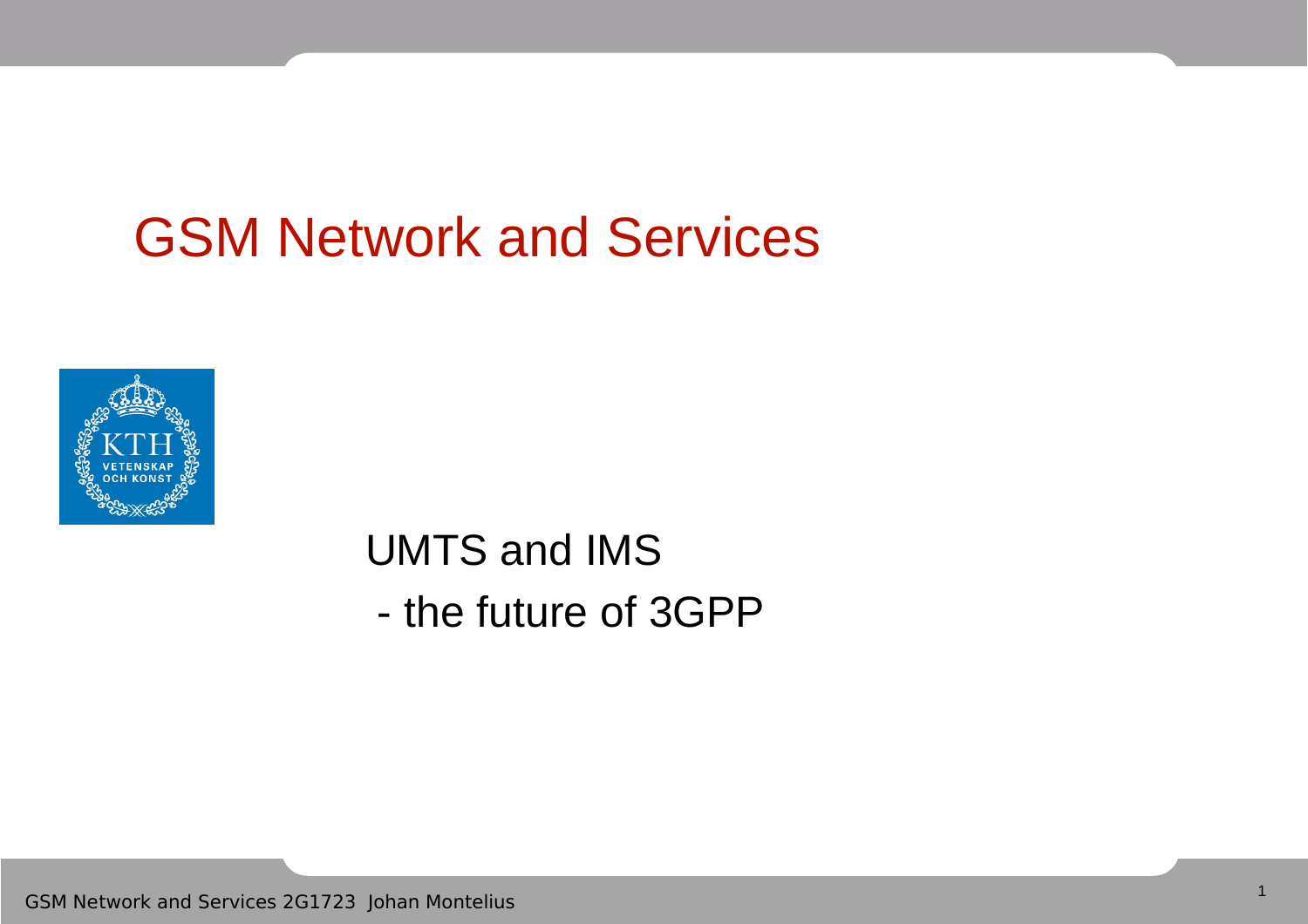### 3GPP process

- Release 99
	- new radio interface, WCDMA
- Release 04
	- separation of MSC into switching and logical nodes
	- ATM as transport layer
- Release 05
	- Removing of Circuit Switched domain (optional)
	- IP as transport layer
	- IMS for applications

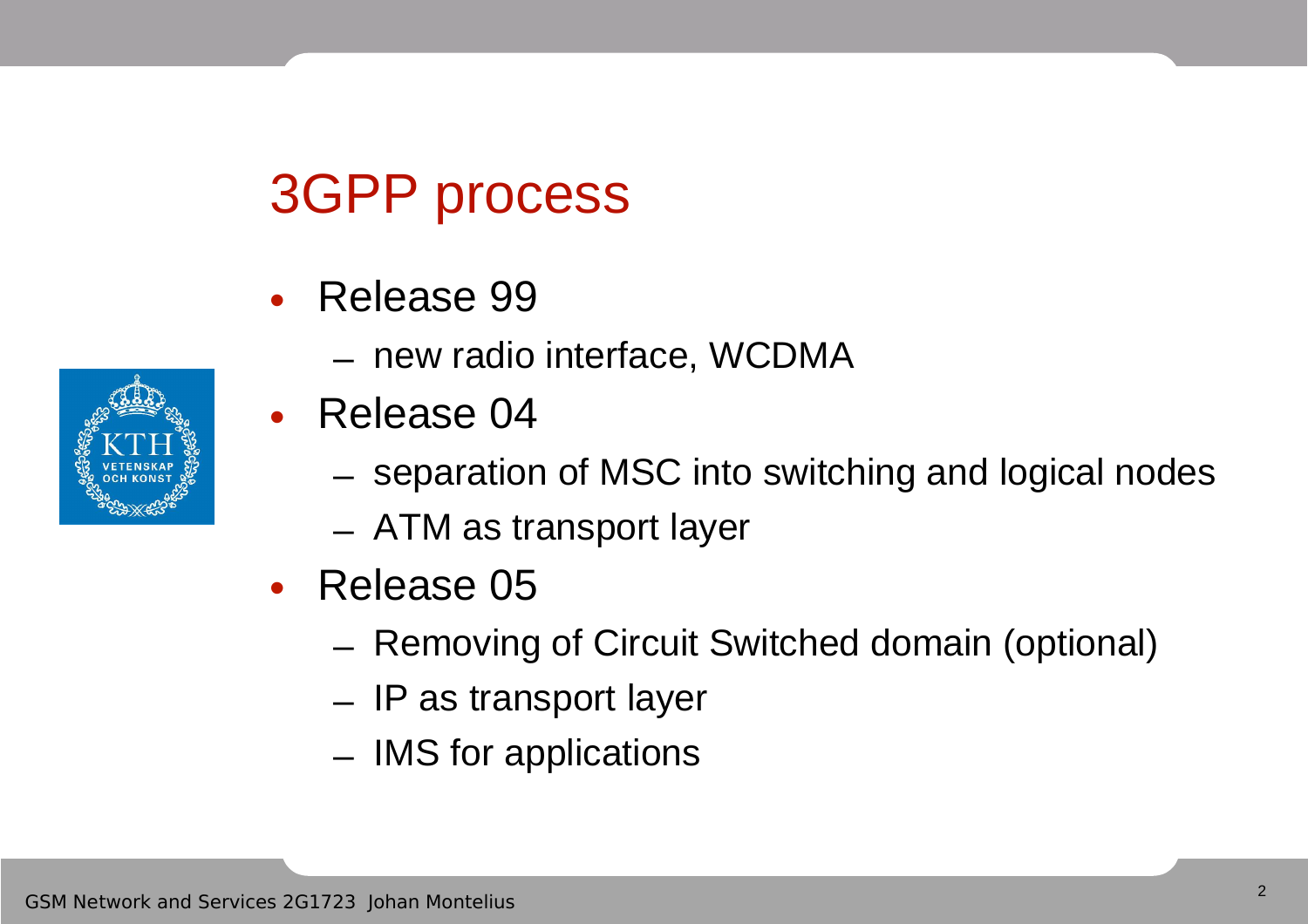



R99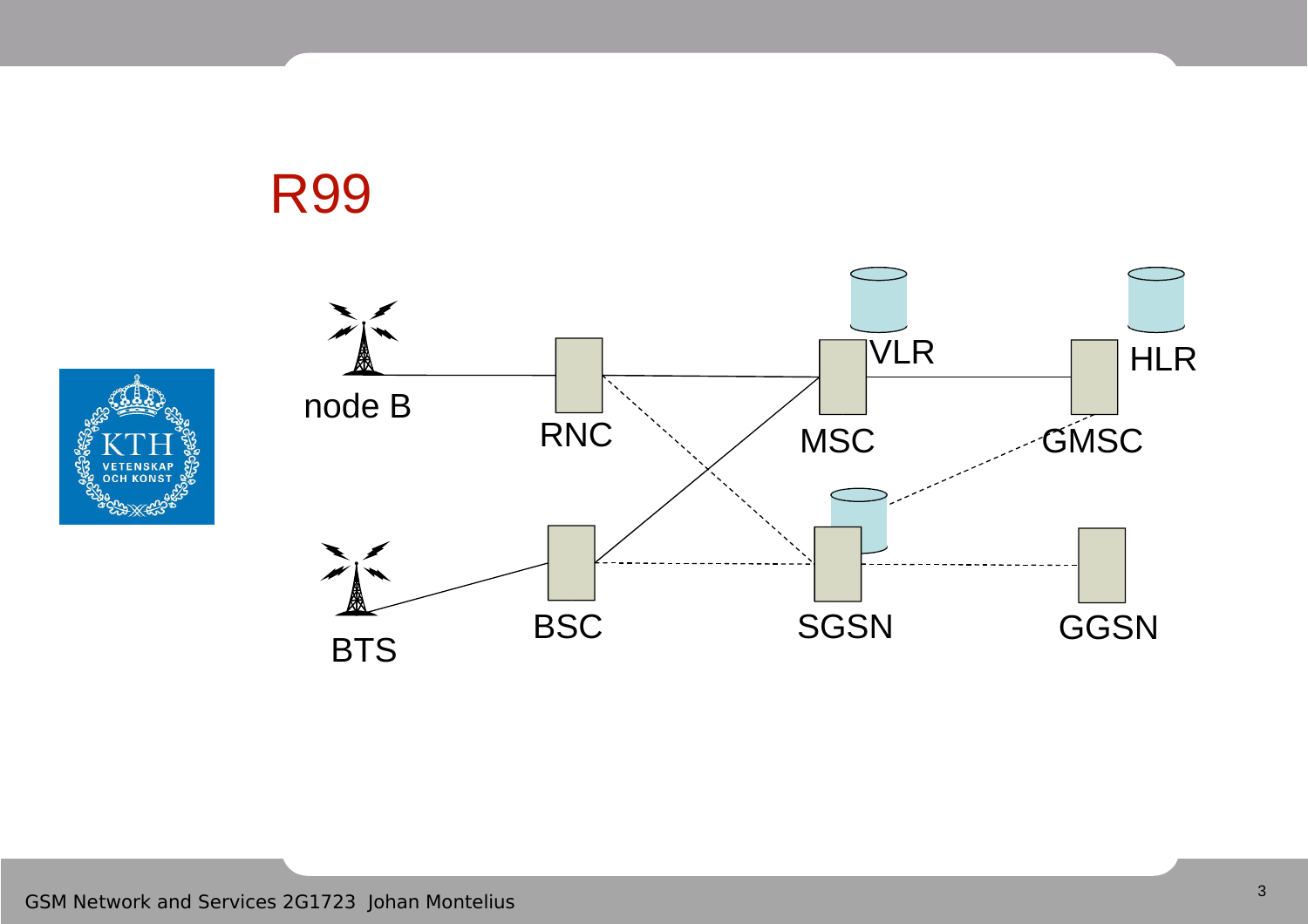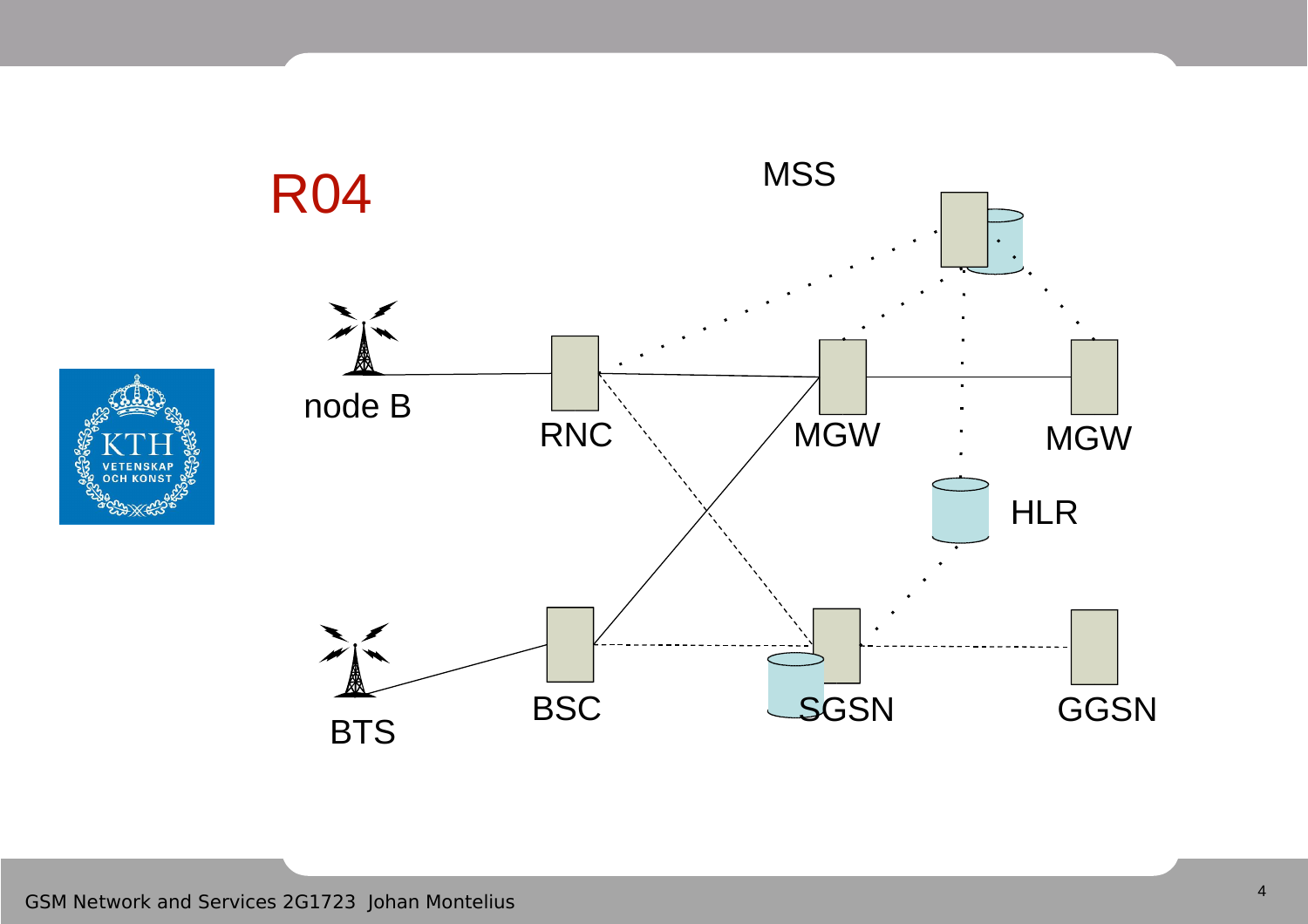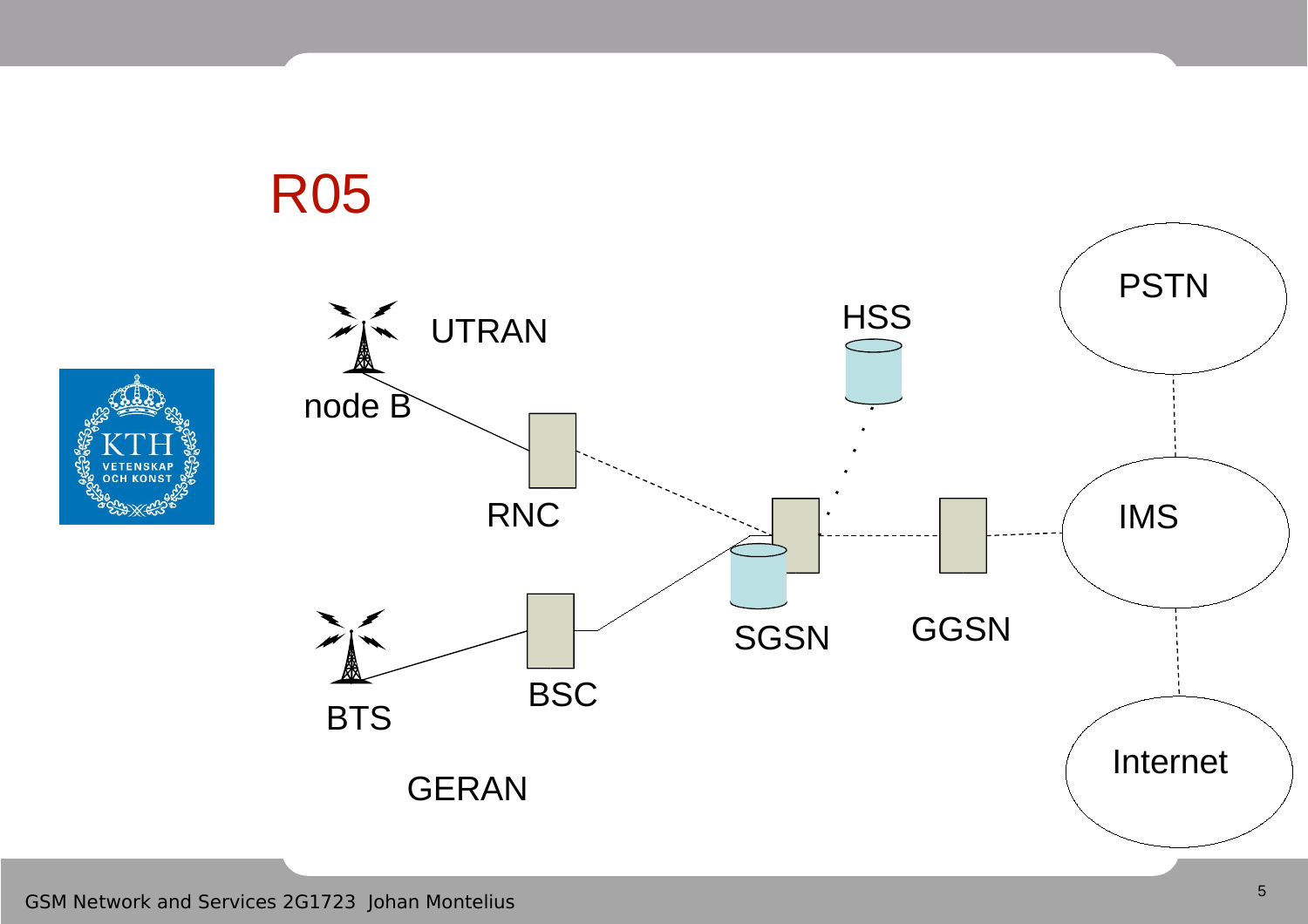# WCDMA

- Wide band
	- 5 MHz carrier
- **Code Division** 
	- used for both multiple access and cells
	- frequency division duplex, but there is a specification for time division duplex
- Pros
	- higher max bit rate
	- more robust carrier, softer handover, ...
	- flexible resource sharing!
	- 155MHz of new spectrum!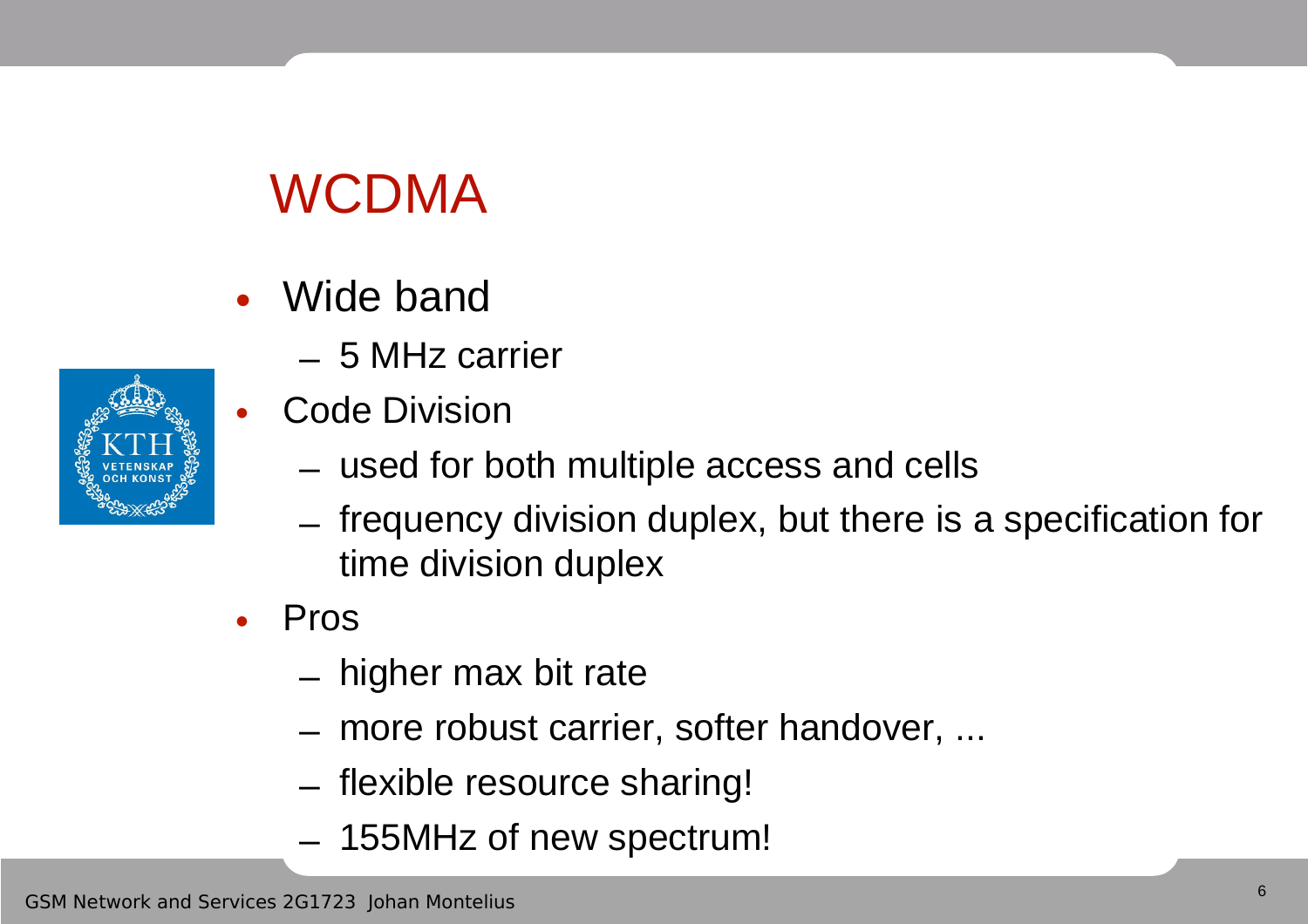## **HSDPA**

- High Speed Downlink Packet Access
	- a shared channel
	- downlink only
	- $-$  speed  $> 10$  Mb/s
	- smart retransmission
- A WLAN killer?

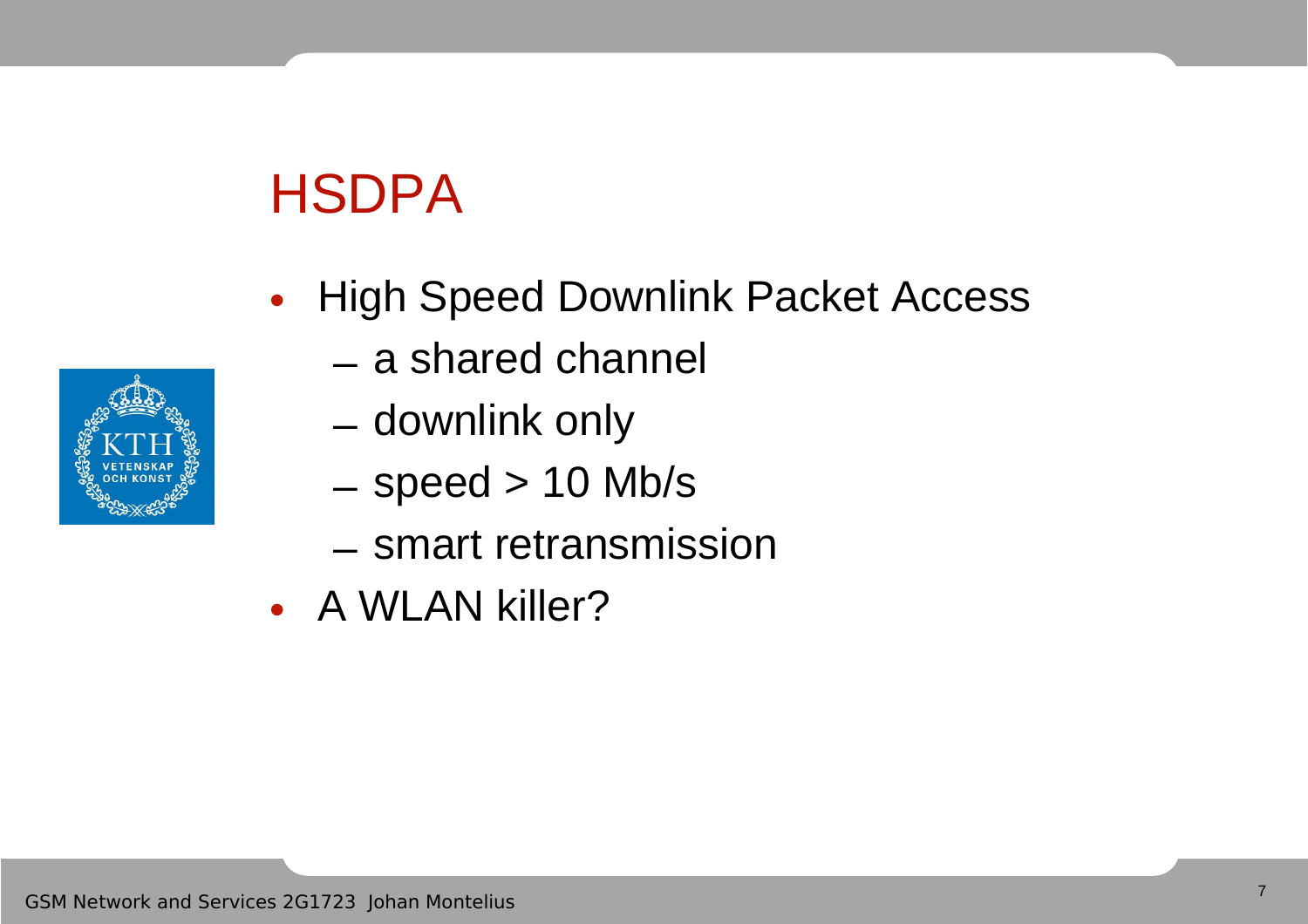## QoS in 3GPP

- More QoS parameters
	- conversational: fixed delay, fixed bit rate
	- streaming: variable delay, fixed bit rate
	- interactive: variable delay, variable bit rate
	- background: "best effort
- IP core network needs to support QoS
	- DiffServ, MPLS, ..
- How is QoS supported over the air?

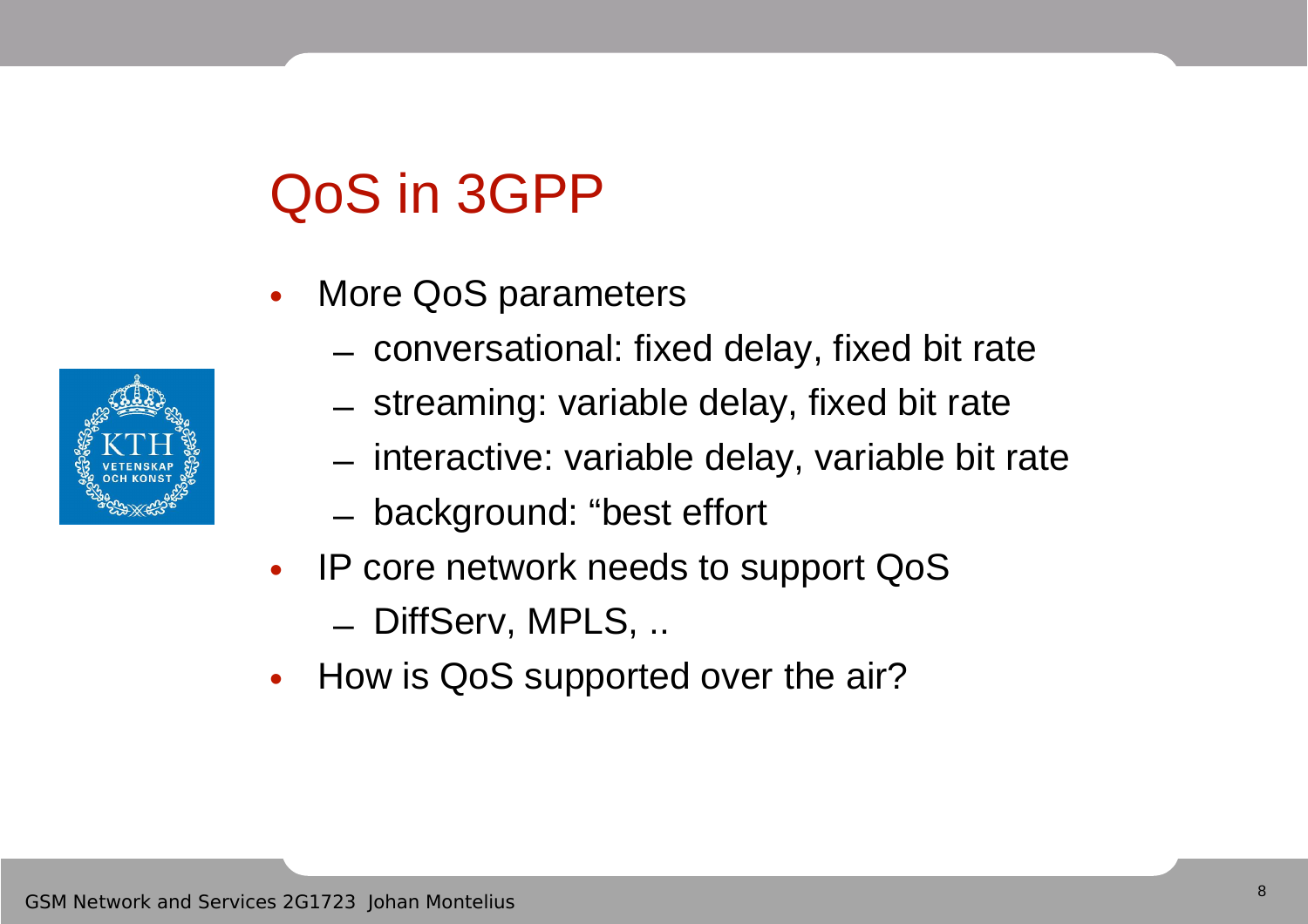#### IP in 3GPP

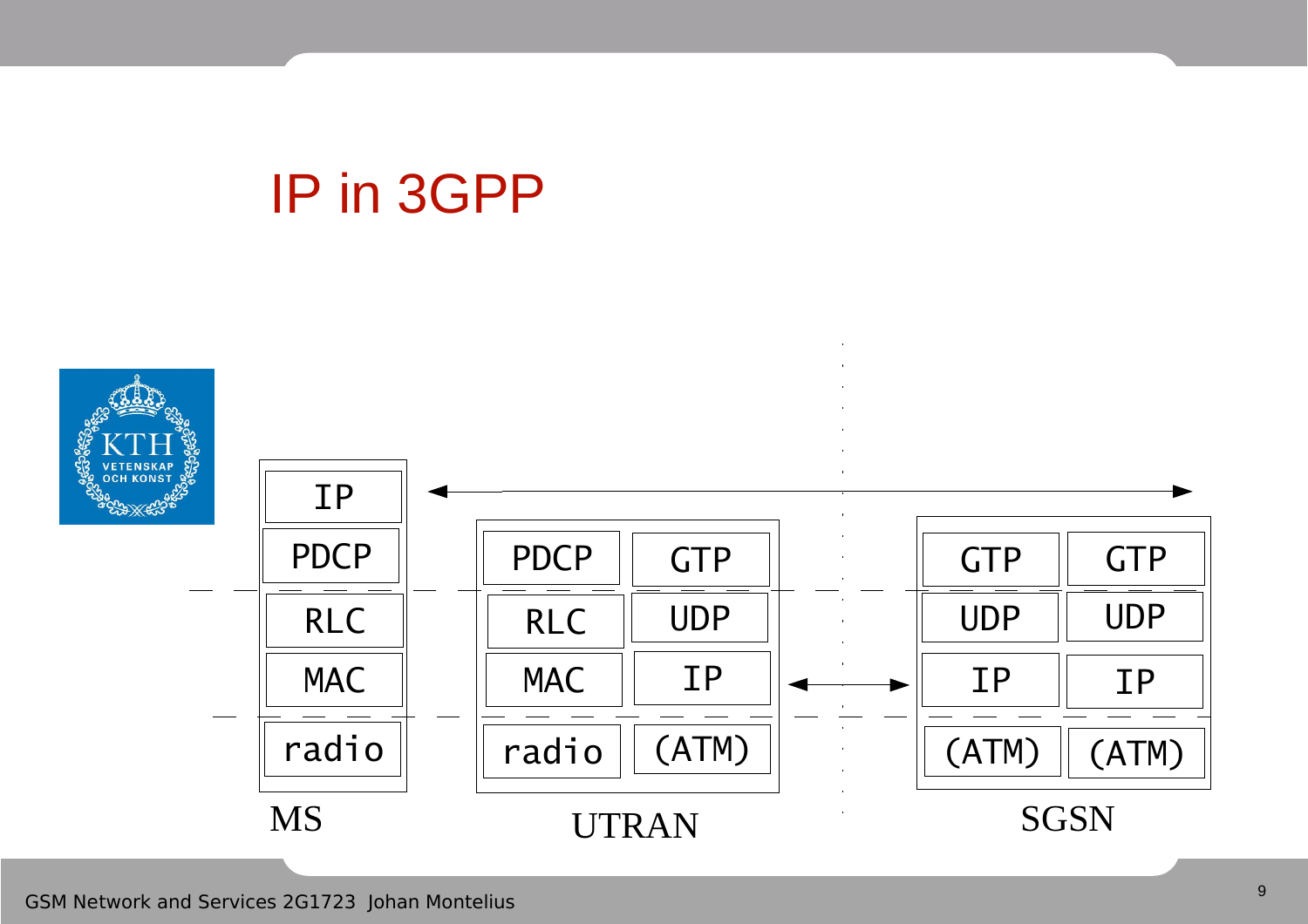#### Voice in 3GPP Rel 04

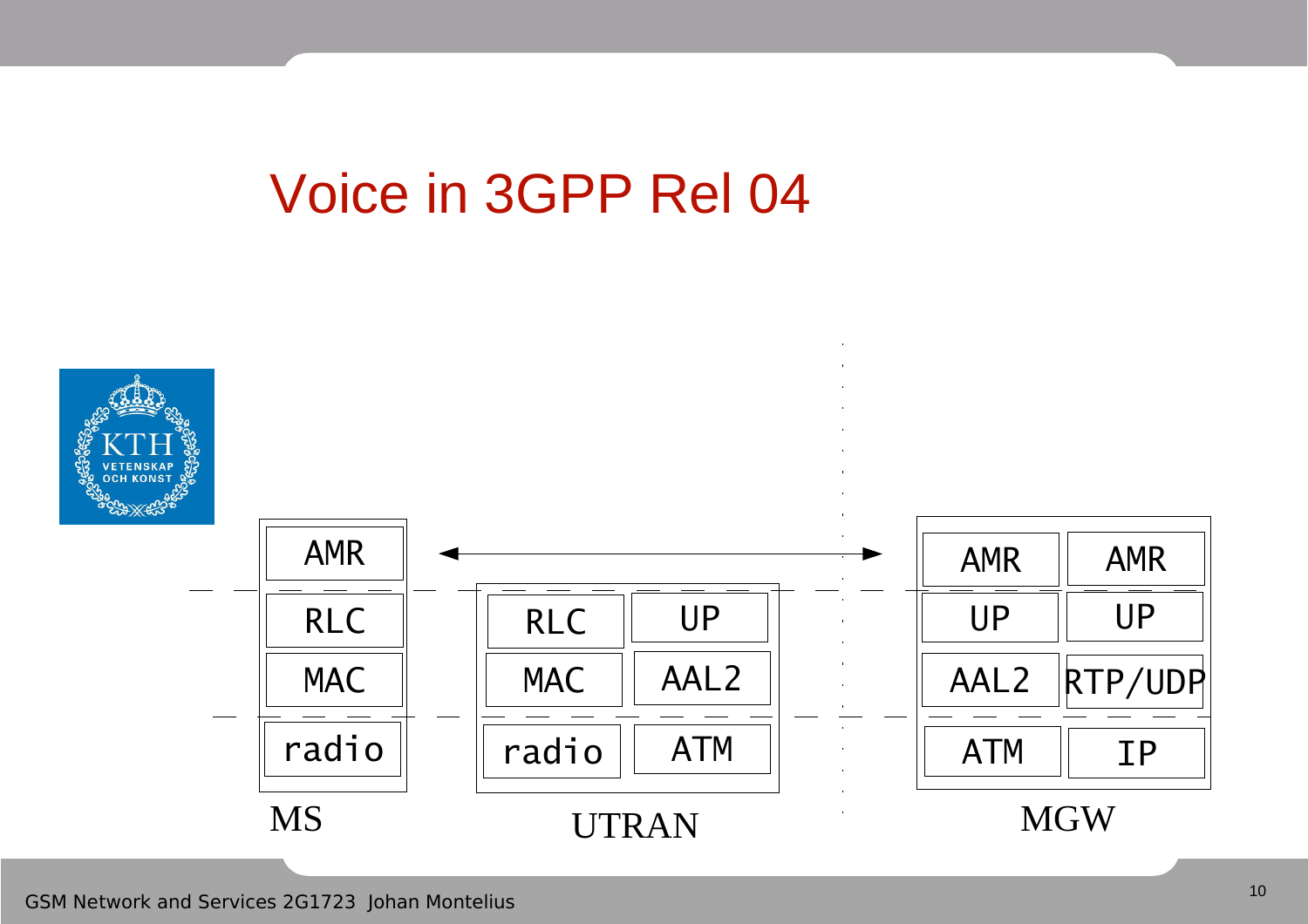## $"All-IP"$

- "All IP" describes how all transport layers in Rel 5/6 are replaced by IP.
- User IP is transported on top of different IP layers.
- The IP layers can be implemented on top of ATM, SDH, Ethernet, ...

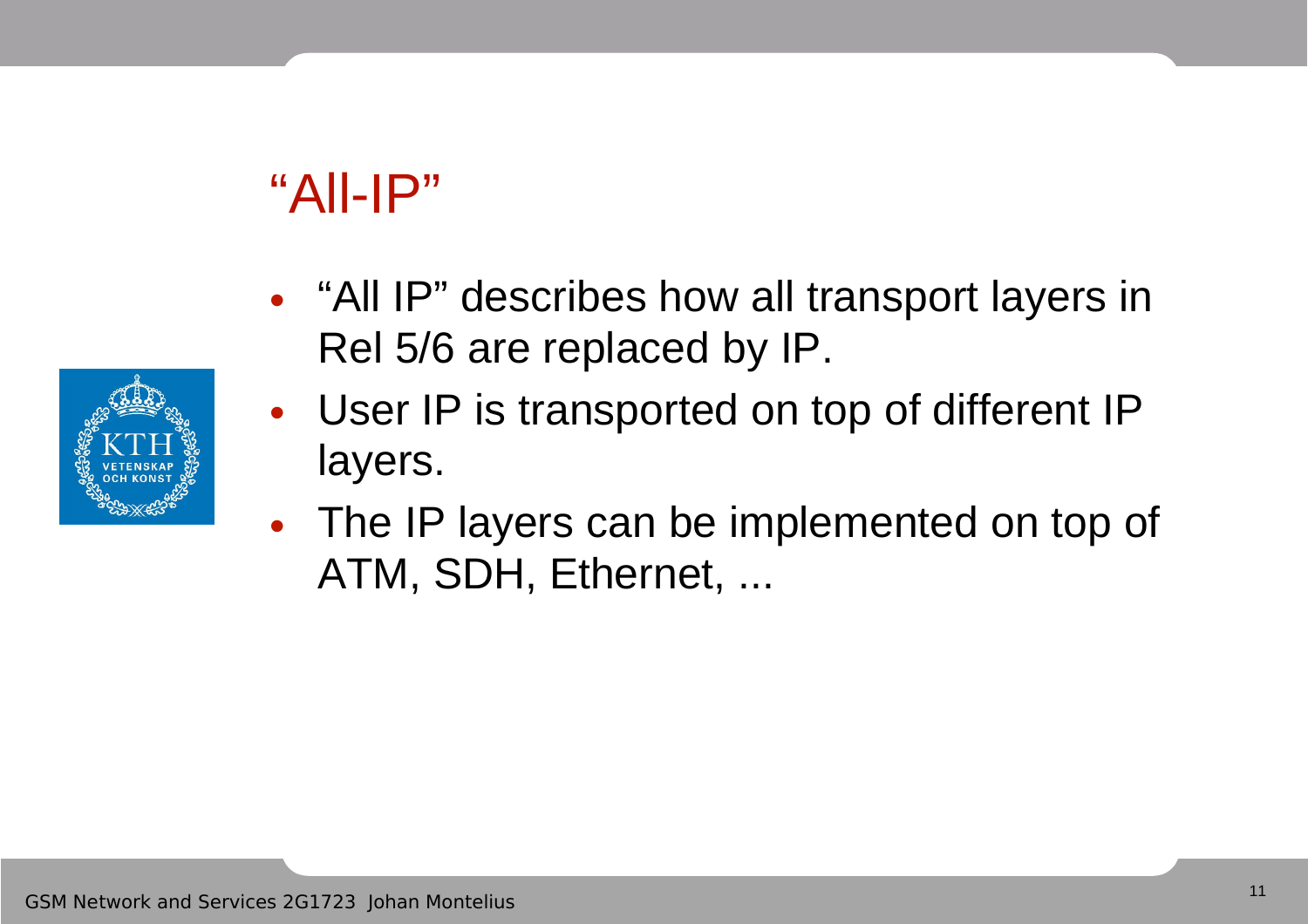## IMS - Rel 05

- IP Multimedia Subsystem
- An application network:
	- VoIP

– ...

- IM,messaging, presence
- streaming, video, audio..
- location based services
- All services can be delivered without IMS, so why IMS?
- It's easier to charge for services!

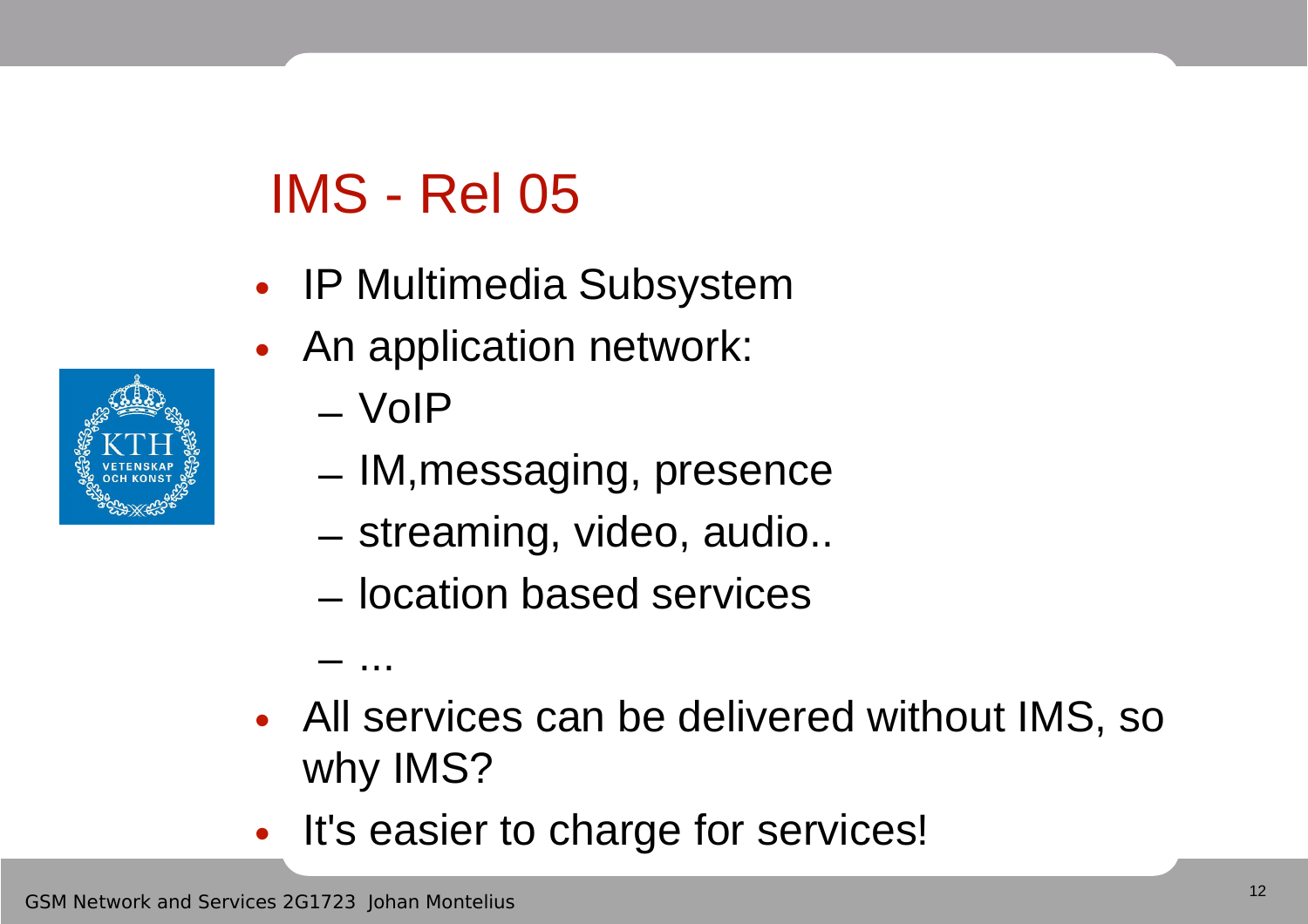